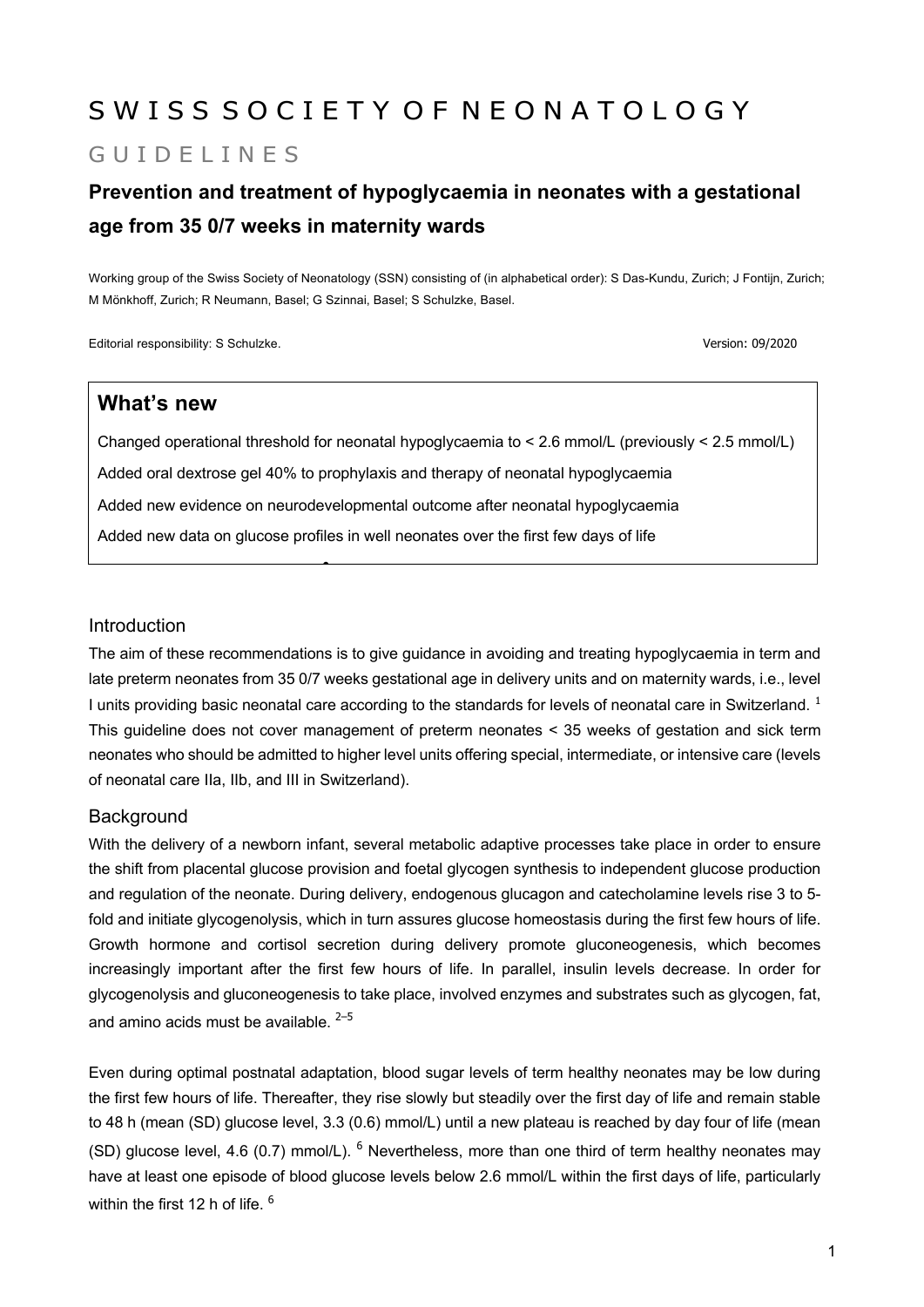Glucose is the primary substrate for cerebral energy requirements. Neonates have high weight-adjusted glucose needs because of a relatively high weight of the brain in relation to total body weight. The brain can also use lactate or ketone bodies as an energy substrate, produced in case of lipolysis.  $^7$  Thus the brain of a newborn infant is not completely dependent on glucose alone. For this reason, routine blood glucose monitoring is not warranted in term healthy neonates. By contrast, there are infants at an increased risk of neonatal hypoglycaemia, such as those being born after perinatal stress or to a diabetic mother, with relative hyperinsulinism as the main reason for transitional postnatal hypoglycaemia; <sup>8</sup> also, preterm and small for gestational age neonates are at risk as they have reduced glycogen pools and less fat storage, leading to a diminished capacity for lipolysis, which in turn results in insufficient delivery of ketone bodies to the brain. Furthermore, they show insufficient gluconeogenetic counter regulation in the presence of low blood glucose levels because of a lack of substrates for gluconeogenesis such as lactate, pyruvate, alanine and ketone bodies. Therefore, routine blood glucose monitoring is mandatory in these infants (see figure 1 for a list of infants at increased risk of hypoglycaemia).  $3, 5, 9-15$ 

Early initiation of enteral feeds with breast milk promotes gluconeogenesis by providing the necessary substrates. Ketogenesis is enhanced due to fatty acids in the milk, and insulin secretion is only discretely increased in the presence of lactose in the milk. Administering glucose enterally on the other hand can lead to substantial insulin secretion and diminished glucagon production, thus delaying the necessary gluconeogenic and ketogenic homeostatic processes. For these theoretical reasons, feeding milk is far more advantageous than giving enteral glucose. 3, 9, 10, 14

Despite decades of research, there is still no consensus definition of hypoglycaemia in neonates. There are four concepts for defining glucose thresholds, based on the following factors: i) Clinical symptoms (so-called symptomatic hypoglycaemia); ii) Epidemiological data; iii) Acute metabolic, endocrine and neurological findings; iv) Long term neurological outcome. None of those concepts are satisfactory and each one has disadvantages, some of which are significant,  $^{2, 3, 10, 12, 15-20}$  Thus, the SSN refrains from providing a specific definition and prefers to define operational thresholds for prevention and treatment of hypoglycaemia in neonates.

The effect of postnatal hypoglycaemia on neurodevelopmental outcome is still unclear. Recent data suggest possible late effects: In a prospective cohort study of 528 newborns with a gestational age ≥ 35 weeks, primarily recruited on the basis of maternal diabetes, the authors found no difference in neurodevelopmental outcomes at 2 years of follow-up in children after postnatal hypoglycaemia (<2.6 mmol/L) vs. children without hypoglycaemia. <sup>21</sup> However, follow-up of the same cohort at the age of 4.5 years revealed reduced visual motor and executive functions in children exposed to postnatal hypoglycaemia, with the highest risk in those who had experienced severe (<2.0 mmol/L), recurrent, or clinically undetected hypoglycaemia. <sup>22</sup> Further, a recent population-based study compared neurodevelopmental outcome at the age of 2 to 6 years in 1'500 neonates from 34 weeks of gestation with moderate (<2.2 mmol/L) hypoglycaemia vs. 99'560 neonates without postnatal hypoglycaemia. In this cohort, the adjusted risk for any developmental delay, motor developmental delay and cognitive developmental delay was increased for all three parameters. <sup>23</sup> Lastly, the most recent randomized trial comparing 2.0 mmol/L *versus* 2.6 mmol/L as a treatment threshold of asymptomatic hypoglycaemia in healthy neonates from 35 weeks of gestation found no difference in psychomotor development at 18 months of age. <sup>24</sup> However, long-term outcome data from this study are not yet available. Given the above evidence that neurodevelopmental issues after neonatal hypoglycaemia may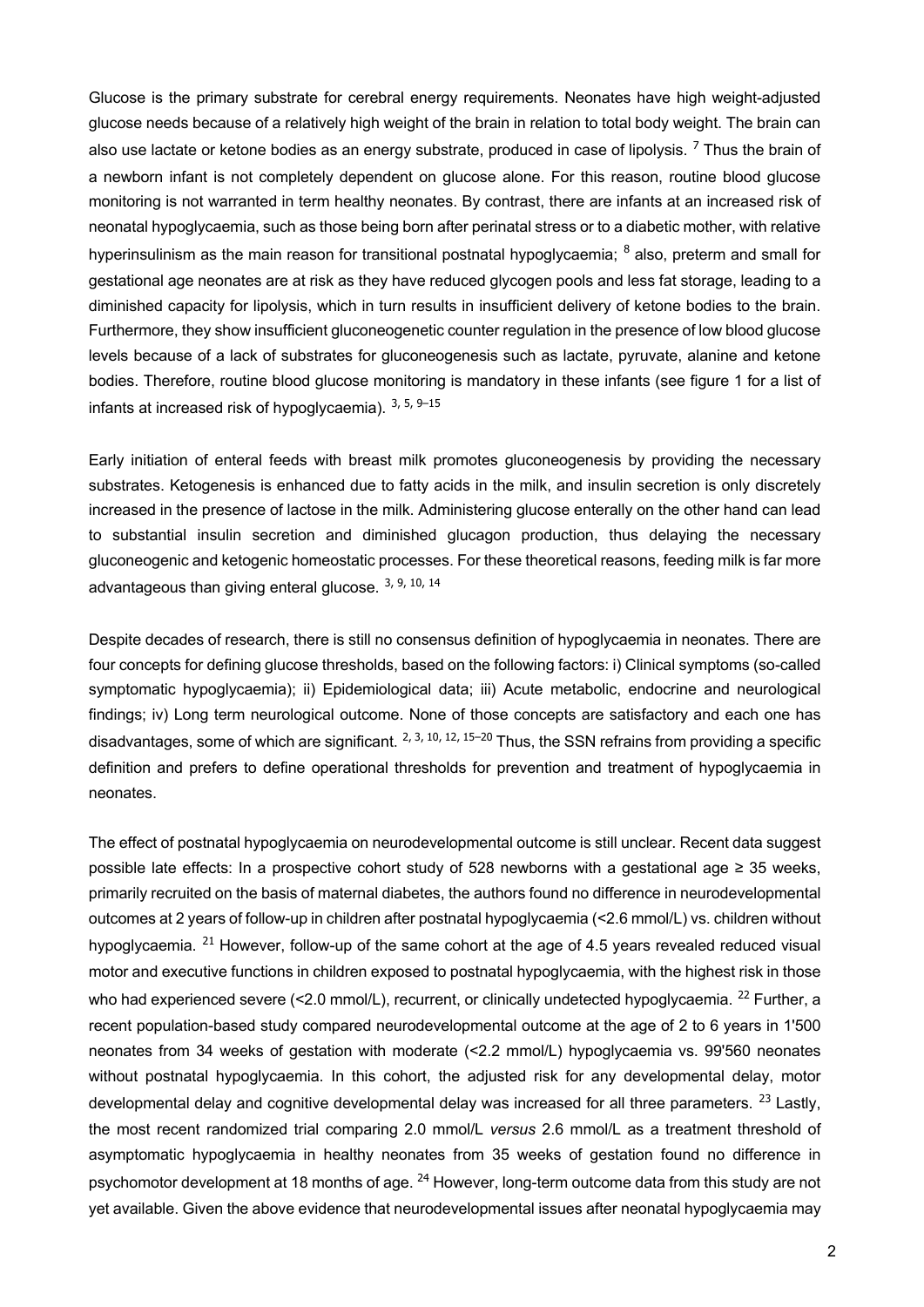be underreported prior to preschool age, we currently recommend not to adopt a 2.0 mmol/L threshold.

#### Differential diagnosis

Hypoglycaemia in neonates is a diagnostic finding that may originate from a multitude of underlying causes. It may occur as an expression of perturbed postnatal metabolic adaptive processes or as a non-specific symptom of various diseases (i.e. infection, asphyxia, polycythaemia). Hypoglycaemia is very common in preterm and/or small for gestational age infants (see guideline 'Care of infants with a gestational age between 34 and 37 weeks').  $^{25}$  In most cases, the history and clinical exam will help to elucidate the main reason for hypoglycaemia (e.g., prematurity, intrauterine growth restriction, maternal diabetes). <sup>26</sup> In case of persistent or recurrent hypoglycaemia despite adequate oral supply of milk and dextrose gel, neonates should be immediately transferred to a level II or level III unit for intravenous glucose treatment and diagnostics to rule out persistent hyperinsulinism, metabolic disorders, or endocrinopathy,  $27$ 

#### Diagnostic considerations

Requirements for devices measuring neonatal blood glucose levels are high: Test results must be readily available and be precise in the low range, analysis should require a minimal amount of blood, and the method should be cost-effective. The gold standard is enzymatic laboratory determination via the hexokinase method. However, a delay in sample processing may result in a reduction of glucose levels due to red cell glycolysis (0.3 mmol/L/hour). <sup>28</sup> For practical reasons, bedside methods using portable devices are commonly used. The accuracy of different bedside devices vs. the hexokinase method to determine hypoglycaemia has been examined in numerous studies. <sup>29–35</sup> In summary, most devices overestimate blood glucose levels. Depending on the device used, deviations can be between 0.2 and 0.6 mmol/L when blood glucose levels are in the range of 2.0 to 2.5 mmol/L. On the other hand, occasionally, blood glucose values measured by a bedside method may be falsely low. Since bedside measurement of neonatal blood glucose levels is standard of care in maternity wards, measurement error must be taken into consideration. Regular calibration and quality control of these devices is mandatory. Upon introducing any new device into clinical practice, prior calibration against the hexokinase method in neonates is warranted. 36

#### Assessment of hypoglycaemia

Ideally, hypoglycaemia should be defined individually, depending on clinical context. However, feasibility and safety of such an approach seems questionable at best. For pragmatic reasons, a pre-determined operational threshold (independent of the method/device) is used in clinical practice. Recent data suggest that the factor being most predictive of neurodevelopmental outcome in the first 48 hours after birth is glucose instability, i.e., the proportion of measurements or duration of time outside a central range of 3 to 4 mmol/L while hypoglycaemia per se, defined as a blood glucose concentration < 2.6 mmol/L measured by the hexokinase method, was not associated with an adverse neurologic outcome at 2 years of age when prompt treatment was provided at this threshold. <sup>21</sup> Since many hospitals use portable bedside devices, some of which potentially overestimate blood glucose, the operational threshold to consider neonatal hypoglycaemia in this SSN guideline is set as follows:

A blood glucose level < 2.6 mmol/L in infants ≥ 35 0/7 weeks gestation determined by any device indicates hypoglycaemia and requires intervention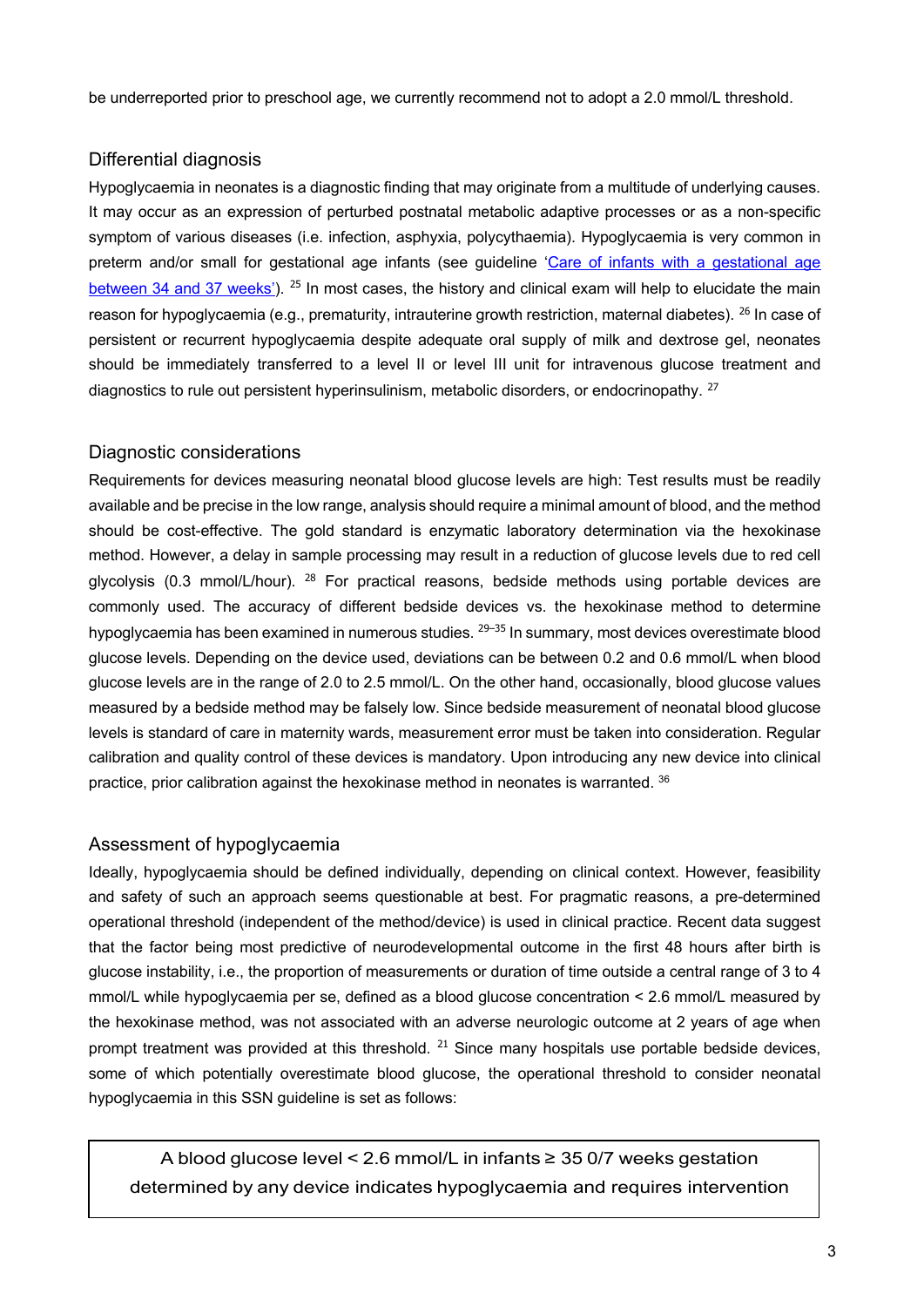#### Algorithm for management of neonates *at an increased risk of* hypoglycaemia

Figure 1 shows recommended preventive measures (early feeds, dextrose gel, additional feeds), blood glucose tests, and therapeutic measures in neonates who are at an increased risk of hypoglycaemia. Additionally, glucose consumption should be minimized by keeping body temperature within normal range (see guideline: Care of infants with a gestational age between 34 and 37 weeks). <sup>25</sup>



Figure 1: See pages 6 and 7 for explanation of footnotes; (Glu = blood glucose levels).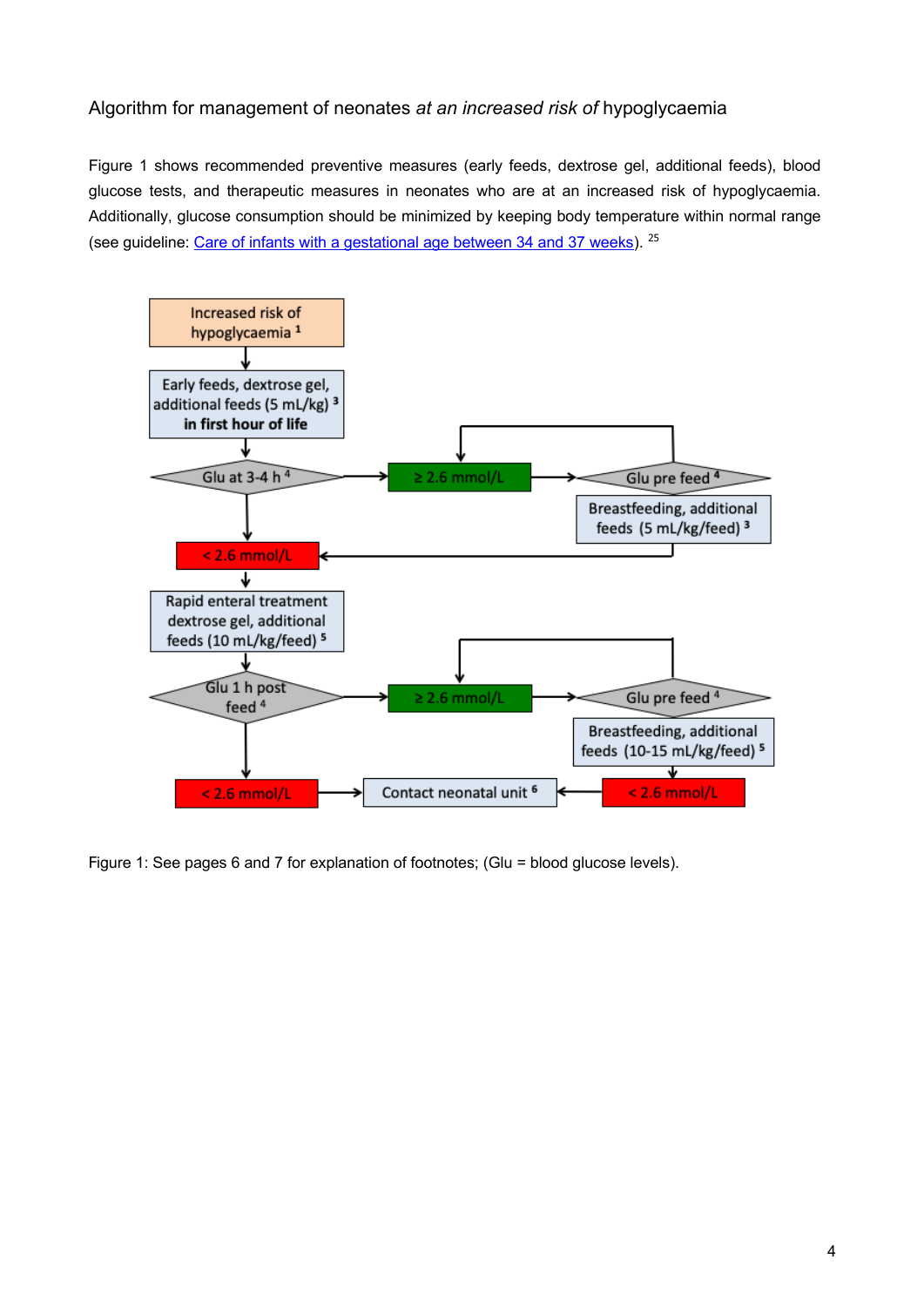#### Algorithm for monitoring and treatment of neonates *with suspected* hypoglycaemia

Figure 2 shows blood glucose tests and therapeutic measures in neonates with symptoms suggestive of hypoglycaemia.



Figure 2: See pages 6 and 7 for explanation of footnotes; (Glu = blood glucose levels).

The following situations must be avoided or, if they occur, be rapidly and resolutely addressed as they are associated with an increased risk of neurological impairment.<sup>22</sup> Contact with a neonatal unit should be sought immediately and the necessary steps in treatment introduced without delay in the following cases: severe hypoglycaemia < 2.0 mmol/L • prolonged hypoglycaemia > 4 hours recurrent hypoglycaemia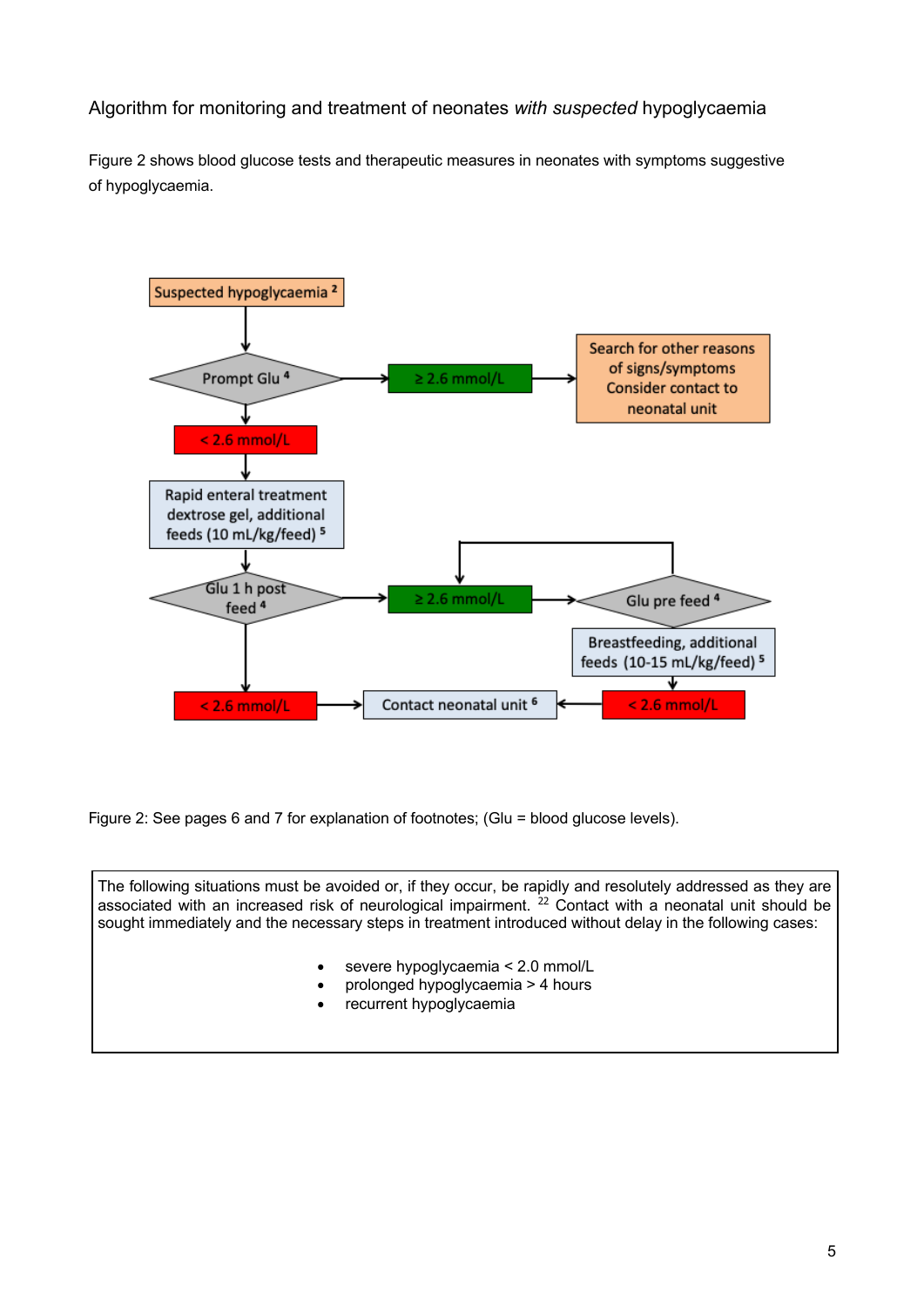#### **Explanation of footnotes in algorithms**

#### **1. Increased risk of hypoglycaemia**

- Preterm infants < 37 0/7 weeks gestation
- Maternal diabetes (including both women treated only with dietary intervention and those receiving insulin)
- Birth weight < 2500 g at term or birth weight < 3rd percentile
- Birth weight > 4500 g at term or birth weight > 97th percentile
- Sick newborn infants (e.g., asphyxia, sepsis, respiratory distress, haemolysis)
- Hypothermia  $( $36.5^{\circ}$  C)$

# **2. Suspected hypoglycaemia**

Symptoms suggestive of hypoglycaemia include neurological (muscular hypotonia, hyperexcitability, apathy, seizures), circulatory and respiratory (apnoea, cyanosis, pallor, tachycardia, bradycardia), and other symptoms (tremors, jitteriness, sweating, hypothermia). If hypoglycaemia leads to neurological symptoms, one assumes that the brain is not receiving sufficient glucose and that sufficient alternate energy sources are not available. For this reason, rapid and effective treatment must be initiated. Symptoms of hypoglycaemia are non-specific. Therefore, other diagnoses should be considered if symptoms persist despite adequate treatment.

# **3. Early and additional feeds, dextrose gel**

#### *Antenatal expression of breast milk (mother's own milk)*

Some hospitals encourage antenatal expression of mother's own milk, assuming that feeding expressed mother's own milk to babies at risk of hypoglycaemia may help to improve blood glucose concentrations after birth or treat hypoglycaemia. Existing data suggest that expressed mother's own milk is almost always of very small volume and has no meaningful effect on blood glucose concentrations. <sup>37</sup> On the other hand, there is no evidence of harm and prenatal expression may reduce the use of formula milk.  $38$ 

# *Early breastfeeding*

Newborn infants at increased risk of hypoglycaemia should be offered skin-to-skin contact and early breastfeeds. This should be started immediately after birth, within 1 hour after birth at the latest. During the first 2 to 3 days of life, the infant should be breastfed every 2 to 3 hours.

#### *Prophylactic dextrose gel*

A single dose of 200 mg/kg dextrose 40% gel (0.5 mL/kg), given at 1h after birth and massaged into the buccal mucosa, reduces the risk of neonatal hypoglycaemia. This is a general approach for infants at risk and not limited to infants from diabetic mothers. <sup>39</sup>

# *Formula milk*

Immediately after breastfeeds, the infant may be offered supplemental formula milk (5 mL/kg body weight) until sufficient amounts of mother's own milk are available.

# **4. Blood glucose tests**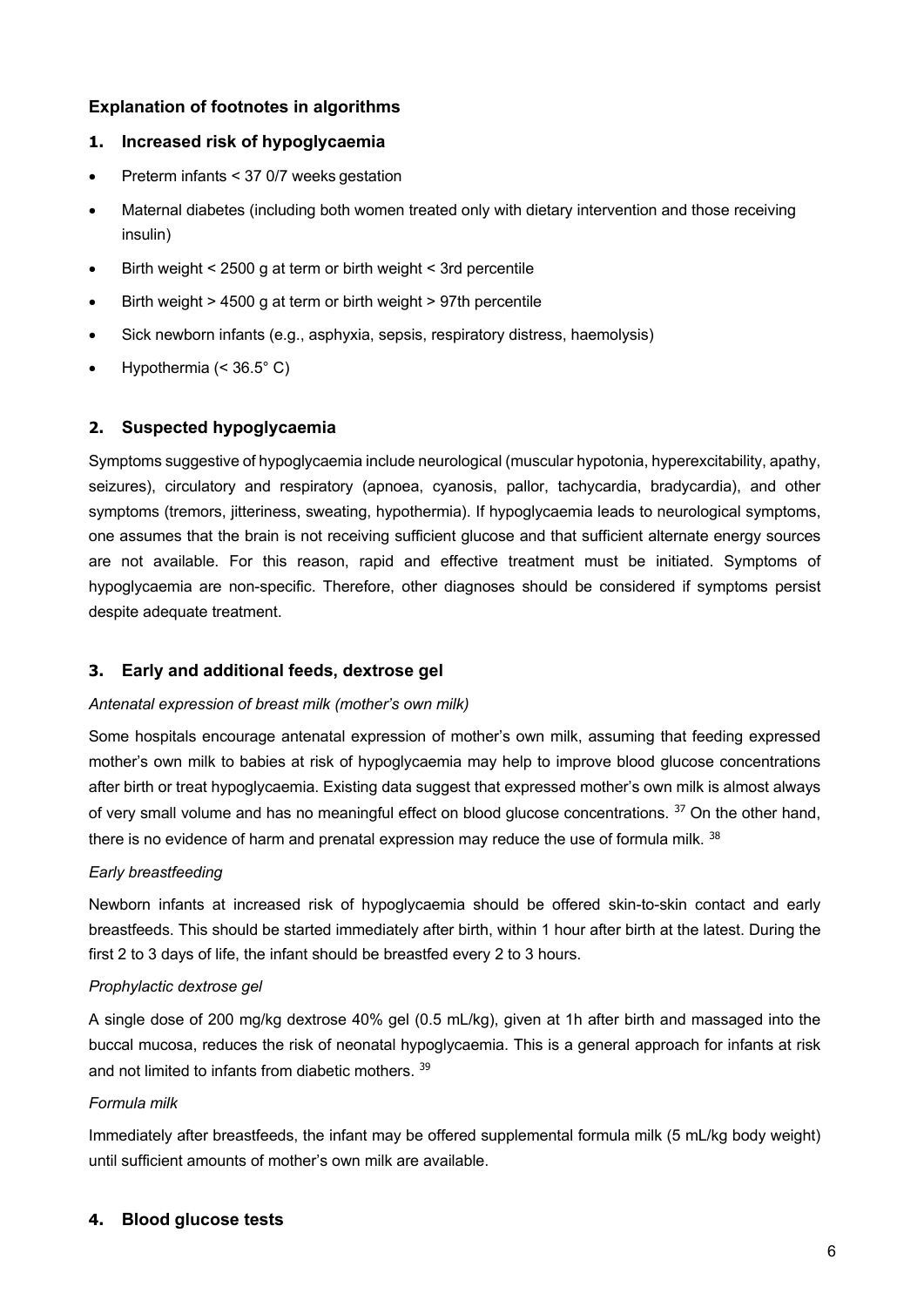Blood glucose levels may be determined by bedside tests. In asymptomatic newborn infants at an increased risk of hypoglycaemia, the first blood glucose level should be determined at the age of 3-4 hours of life, i.e., just before the second feed. In case of a documented hypoglycaemia, the blood glucose level should be determined again within 1 hour as to assess the treatment effect. If the blood glucose level is ≥ 2.6 mmol/L, further blood glucose tests are indicated before the next feeds. If three consecutive levels are normal, further blood tests may be discontinued. In case of symptoms suggestive of hypoglycaemia, the blood glucose level must immediately be determined.

#### **5. Enteral treatment**

Diagnosis of hypoglycaemia requires therapeutic consequences without delay. A single dose of 0.5 mL/kg (200 mg/kg) dextrose 40% gel should be massaged into the buccal mucosa immediately prior to a breastfeed as it reduces the risk of treatment failure and admission to the neonatal unit, improves breastfeeding compared to placebo, does not negatively impact neurodevelopment, and is inexpensive. <sup>40, 41</sup> Repeat doses of dextrose gel within the first 48 h of life may be considered, however, in cases of recurrent hypoglycaemia, a neonatologist or paediatrician should always be consulted. Concomitant treatment consists of offering breast milk or formula milk (10 mL/kg body weight). Over the first 2 to 3 days of life, additional feeds on top of breastfeeds should be offered 2-3 hourly, for a total of 10-15 mL/kg/feed. In general, oral glucose solutions (e.g., glucose 10% orally) are not recommended. In case of feeding difficulties, competent care givers may give milk via a feeding tube. Here, seeking advice from a neonatologist or paediatrician is recommended.

#### **6. Contacting the neonatal unit**

If hypoglycaemia cannot be corrected with enteral feeds and dextrose gel, intravenous glucose should be administered. This treatment usually is accomplished in a neonatal unit (levels of neonatal care IIa, IIb, and III in Switzerland).  $1$  In case of severe, prolonged, or recurrent hypoglycaemia, do contact the closest neonatal unit to discuss further measures.

#### References

- 1. Committee for the Accreditation of Neonatal Units (CANU). Standards for levels of neonatal care in Switzerland. 2019; https://www.neonet.ch/download\_file/view/651/224.
- 2. Cornblath M, Ichord R. Hypoglycemia in the neonate. *Semin Perinatol*. 2000; 24: 136-149.
- 3. Eidelman AI. Hypoglycemia and the breastfed neonate. *Pediatr Clin North Am*. 2001; 48: 377-387.
- 4. Hume R, Burchell A, Williams FL, Koh DK. Glucose homeostasis in the newborn. *Early Hum Dev*. 2005; 81: 95-101.
- 5. Sunehag AL, Haymond MW. Glucose extremes in newborn infants. *Clin Perinatol*. 2002; 29: 245-260.
- 6. Harris DL, Weston PJ, Gamble GD, Harding JE. Glucose Profiles in Healthy Term Infants in the First 5 Days: The Glucose in Well Babies (GLOW) Study. *J Pediatr*. 2020;
- 7. Harris DL, Weston PJ, Harding JE. Lactate, rather than ketones, may provide alternative cerebral fuel in hypoglycaemic newborns. *Arch Dis Child Fetal Neonatal Ed*. 2015; 100: F161-4.
- 8. Adamkin DH. Neonatal hypoglycemia. *Semin Fetal Neonatal Med*. 2017; 22: 36-41.
- 9. de Rooy L, Hawdon J. Nutritional factors that affect the postnatal metabolic adaptation of full-term small- and large-for-gestational-age infants. *Pediatrics*. 2002; 109: E42.
- 10. Deshpande S, Ward Platt M. The investigation and management of neonatal hypoglycaemia. *Semin Fetal Neonatal Med*. 2005; 10: 351-361.
- 11. Diwakar KK, Sasidhar MV. Plasma glucose levels in term infants who are appropriate size for gestation and exclusively breast fed. *Arch Dis Child Fetal Neonatal Ed*. 2002; 87: F46-8.
- 12. Guemes M, Rahman SA, Hussain K. What is a normal blood glucose. *Arch Dis Child*. 2016; 101: 569- 574.
- 13. McGowan JE, Perlman JM. Glucose management during and after intensive delivery room resuscitation. *Clin Perinatol*. 2006; 33: 183-96, x.